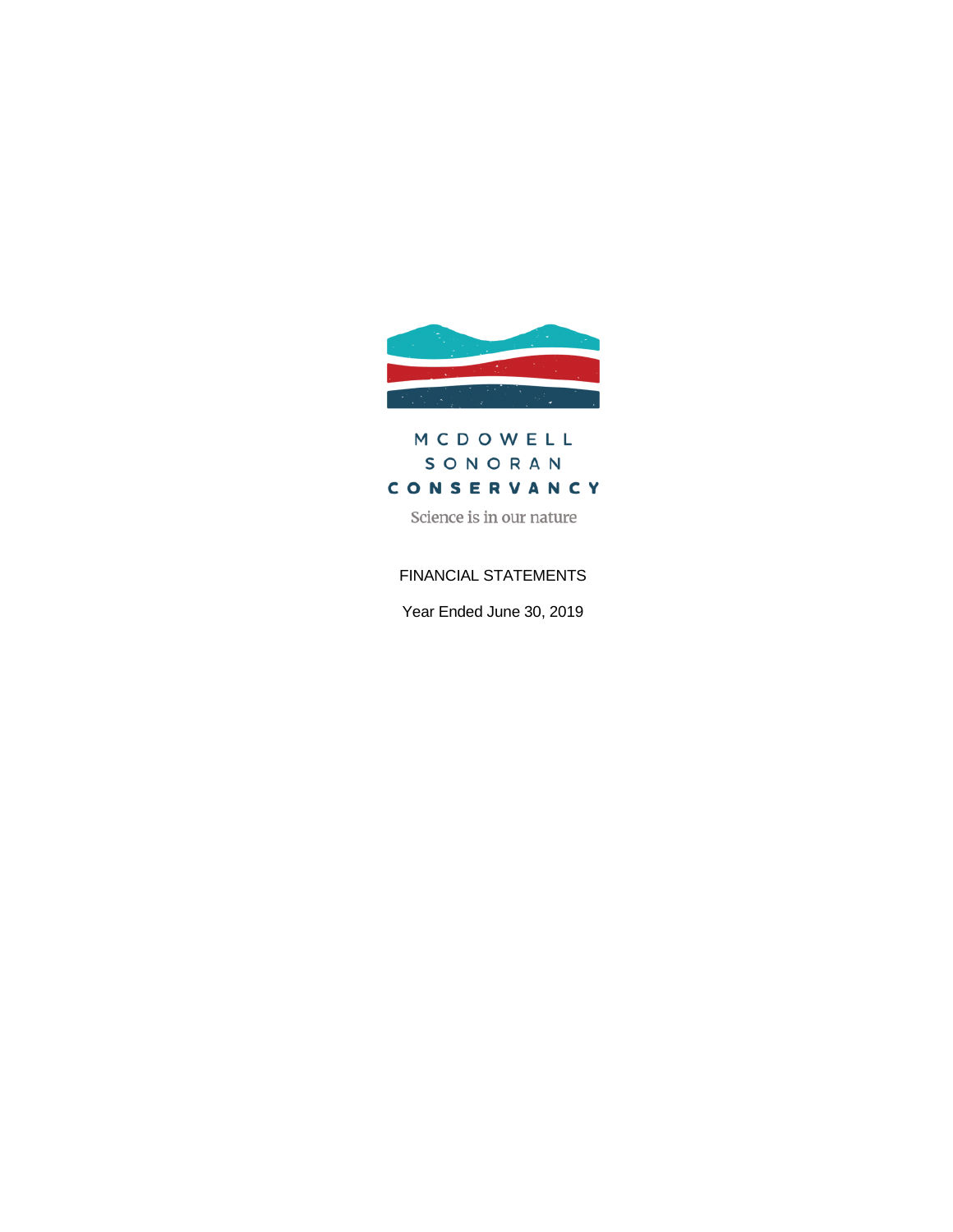FINANCIAL STATEMENTS

Year Ended June 30, 2019

### **CONTENTS**

|                                        | Pages  |
|----------------------------------------|--------|
| <b>INDEPENDENT AUDITOR'S REPORT</b>    |        |
| FINANCIAL STATEMENTS                   |        |
| <b>Statement of Financial Position</b> | 2      |
| <b>Statement of Activities</b>         | 3      |
| <b>Statement of Functional Expense</b> | 4      |
| <b>Statement of Cash Flows</b>         | 5      |
| Notes to Financial Statements          | 6 - 16 |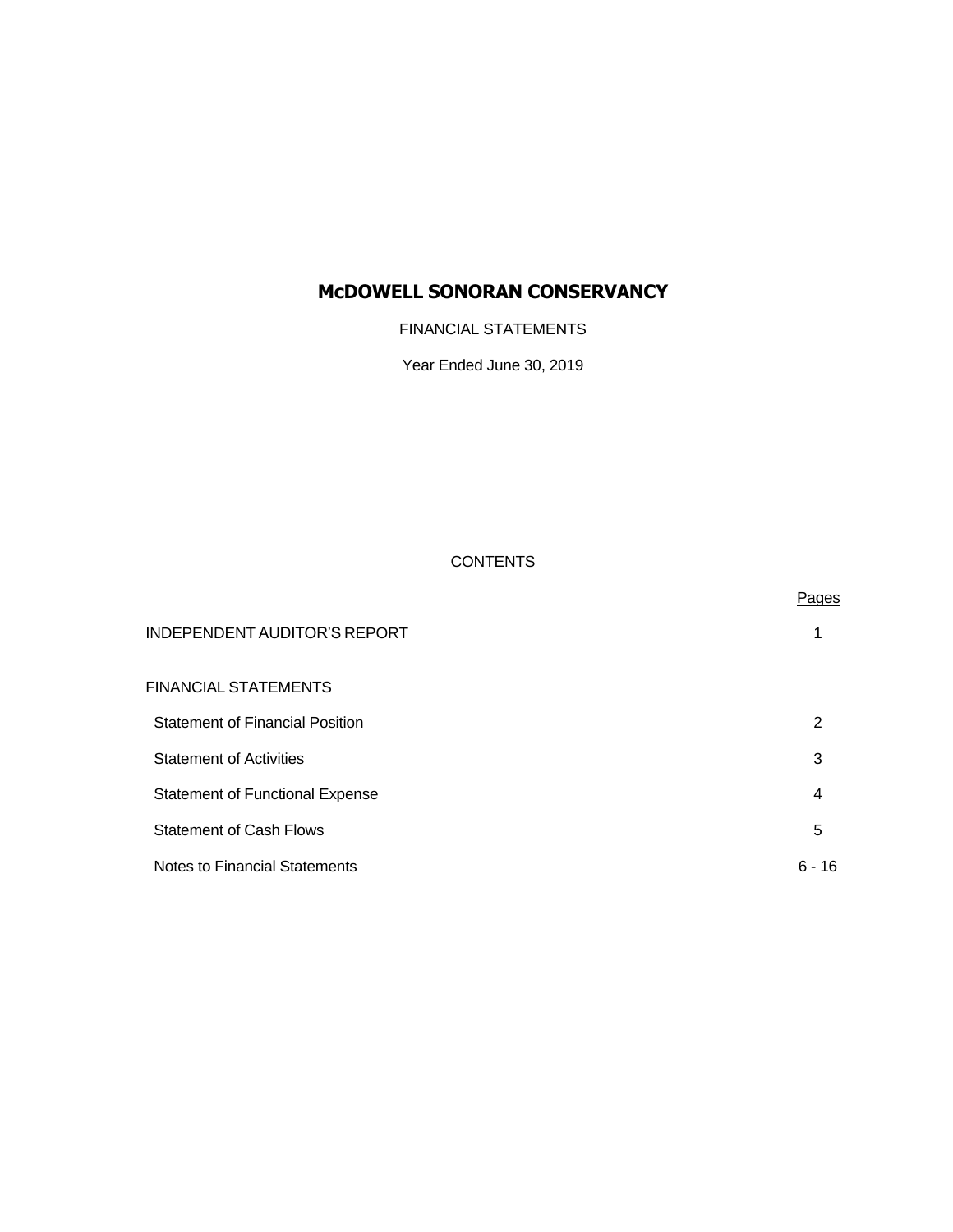

# **Audit, Tax, Management Advisory, Forensic and Internal Control Consulting**

### **INDEPENDENT AUDITOR'S REPORT**

To the Board of Directors of the *McDowell Sonoran Conservancy;*

#### **Report on the Financial Statements**

I have audited the accompanying financial statements of McDowell Sonoran Conservancy (a nonprofit organization), which comprise the statements of financial position as of June 30, 2019, and the related statements of activities, functional expenses and cash flows for the year then ended, and the related notes to the financial statements.

#### **Management's Responsibility for the Financial Statements**

Management is responsible for the preparation and fair presentation of these financial statements in accordance with accounting principles generally accepted in the United States of America; this includes the design, implementation, and maintenance of internal control relevant to the preparation and fair presentation of financial statements that are free from material misstatement, whether due to fraud or error.

#### **Auditor's Responsibility**

My responsibility is to express an opinion on these financial statements based on my audit. I conducted my audit in accordance with auditing standards generally accepted in the United States of America. Those standards require that I plan and perform the audit to obtain reasonable assurance about whether the financial statements are free from material misstatement.

An audit involves performing procedures to obtain audit evidence about the amounts and disclosures in the financial statements. The procedures selected depend on the auditor's judgment, including the assessment of the risks of material misstatement of the financial statements, whether due to fraud or error. In making those risk assessments, the auditor considers internal control relevant to the entity's preparation and fair presentation of the financial statements in order to design audit procedures that are appropriate in the circumstances, but not for the purpose of expressing an opinion on the effectiveness of the entity's internal control. Accordingly, I express no such opinion. An audit also includes evaluating the appropriateness of accounting policies used and the reasonableness of significant accounting estimates made by management, as well as evaluating the overall presentation of the financial statements.

I believe that the audit evidence I have obtained is sufficient and appropriate to provide a basis for my audit opinion.

#### **Opinion**

In my opinion, the financial statements referred to above present fairly, in all material respects, the statement of financial position of the McDowell Sonoran Conservancy as of June 30, 2019, and the results of its operations and its cash flows for the year then ended in accordance with accounting principles generally accepted in the United States of America.

#### **Emphasis of Matter**

As discussed in Note 2 to the financial statements, McDowell Sonoran Conservancy adopted the new nonprofit reporting standards as required by FASB Accounting Standard Update No. 2016-14. My opinion is not modified with respect to this matter.

#### **Report on Summarized Comparative Information**

I have previously audited the McDowell Sonoran Conservancy's 2018 financial statements and in my report dated March 21, 2019, I expressed an unmodified opinion on those audited financial statements. In my opinion, the summarized comparative information presented herein as of and for the year ended June 30, 2018, is consistent, in all material respects, with the audited financial statements from which it has been derived.

Fregory Michael Cay, CPA, PLLC

Phoenix, Arizona March 20, 2020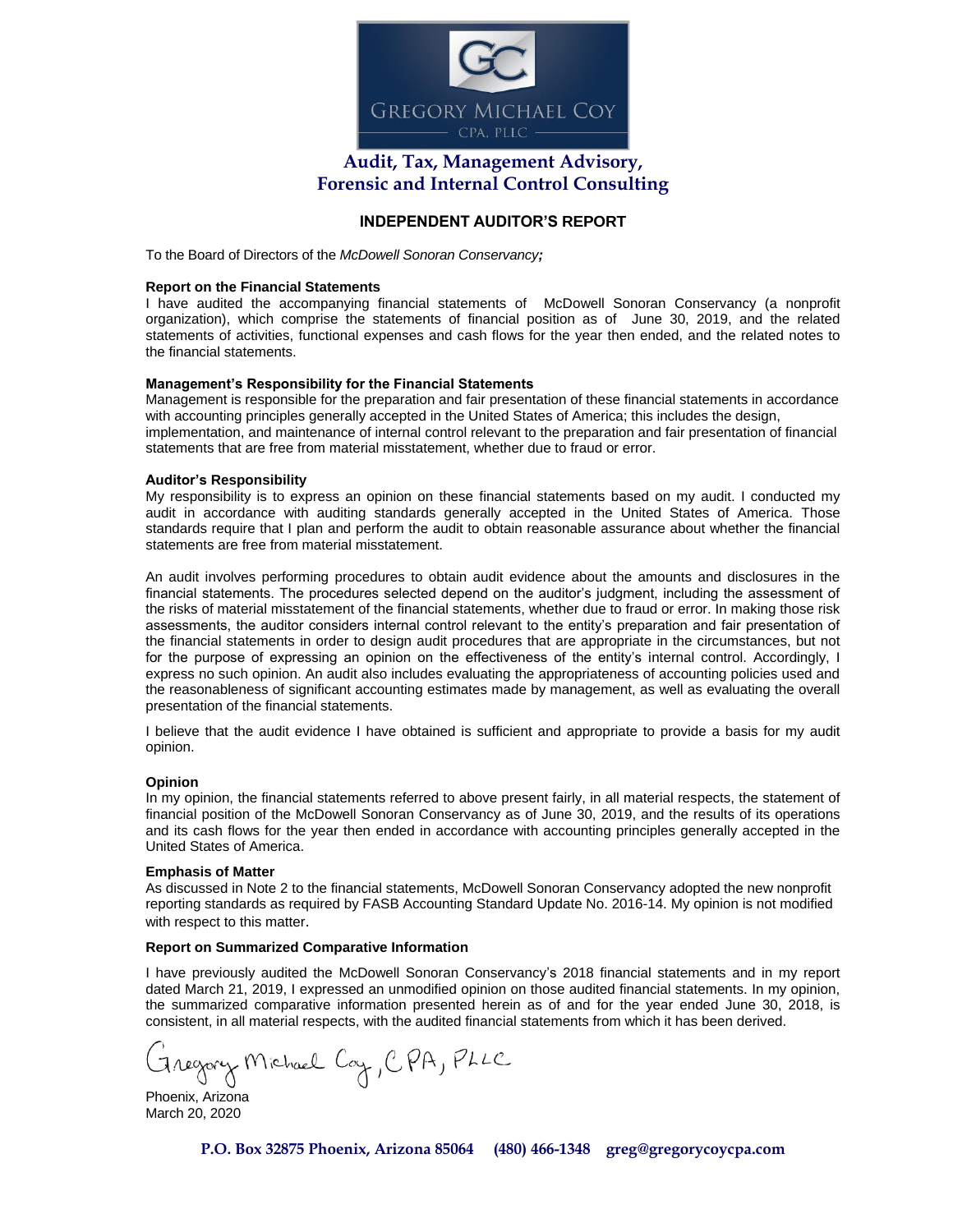### **STATEMENT OF FINANCIAL POSITION**

June 30, 2019 (with comparative totals for June 30, 2018)

#### A S S E T S

|                                                                                                                    | 2019                                                   | 2018 |                                                  |  |
|--------------------------------------------------------------------------------------------------------------------|--------------------------------------------------------|------|--------------------------------------------------|--|
| <b>CURRENT ASSETS</b><br>Cash<br>Contributions receivable<br>Inventory<br>Prepaid expenses<br>TOTAL CURRENT ASSETS | \$<br>220,889<br>69,539<br>14,374<br>19,978<br>324,780 | \$   | 708,017<br>116,428<br>8,325<br>10,578<br>843,348 |  |
| <b>CONTRIBUTIONS RECEIVABLE</b>                                                                                    | 185,339                                                |      | 22,986                                           |  |
| PROPERTY AND EQUIPMENT, net                                                                                        | 25,634                                                 |      | 45,696                                           |  |
| <b>INVESTMENTS</b>                                                                                                 | 532,240                                                |      | 148,343                                          |  |
| <b>INTANGIBLE ASSETS, net</b>                                                                                      | 21,781                                                 |      |                                                  |  |
| <b>OTHER ASSETS</b>                                                                                                | 4,327                                                  |      | 6,867                                            |  |
| LAND HELD FOR CONSERVATION                                                                                         | 383,500                                                |      | 383,500                                          |  |
| <b>TOTAL ASSETS</b>                                                                                                | 1,477,601                                              | S    | 1,450,740                                        |  |

### LIABILITIES AND NET ASSETS

| <b>CURRENT LIABILITIES</b>                  |                 |              |
|---------------------------------------------|-----------------|--------------|
| Accounts payable                            | \$<br>9,304     | \$<br>32,766 |
| Accrued expenses                            | 42,363          | 33,779       |
| TOTAL CURRENT LIABILITIES                   | 51,667          | 66,545       |
| <b>DEFERRED RENT</b>                        | 12,886          | 15,132       |
| TOTAL LIABILITIES                           | 64,553          | 81,677       |
| <b>NET ASSETS</b>                           |                 |              |
| Net assets without donor restrictions       |                 |              |
| Undesignated                                | 100,745         | 90,708       |
| Total net assets without donor restrictions | 100,745         | 90,708       |
| Net assets with donor restrictions          |                 |              |
| Time and purpose restrictions               | 720,144         | 686,196      |
| Perpetual restrictions                      | 592,159         | 592,159      |
| Total net assets with donor restrictions    | 1,312,303       | 1,278,355    |
| TOTAL NET ASSETS                            | 1,413,048       | 1,369,063    |
| TOTAL LIABILITIES AND NET ASSETS            | \$<br>1,477,601 | 1,450,740    |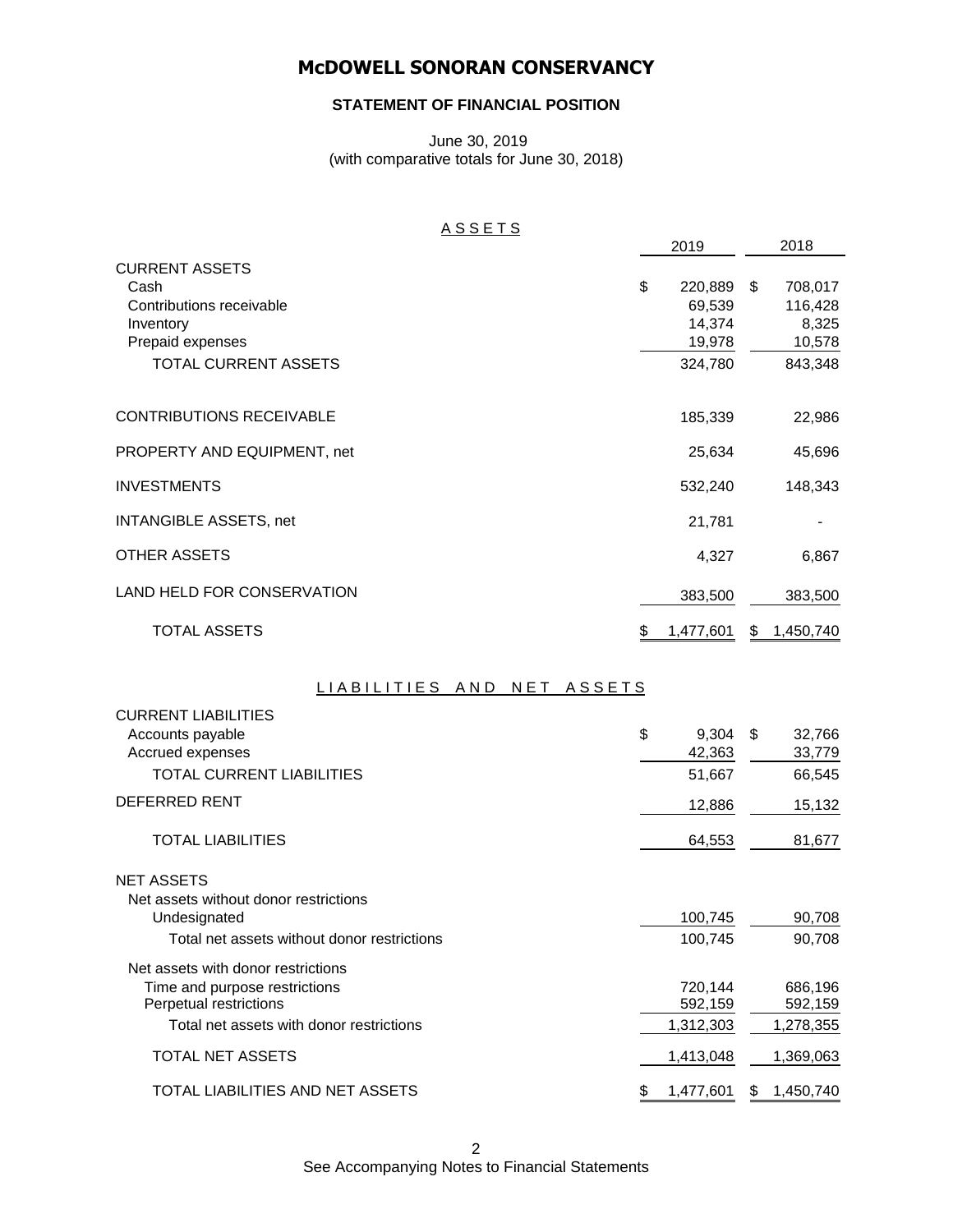### **STATEMENT OF ACTIVITIES**

For the year ended June 30, 2019 (with comparative totals for the year ended June 30, 2018)

|                                                            |                             |                          |                 | Totals |           |
|------------------------------------------------------------|-----------------------------|--------------------------|-----------------|--------|-----------|
|                                                            | Net assets<br>without donor | Net assets<br>with donor |                 |        |           |
|                                                            | restrictions                | restrictions             | 2019            |        | 2018      |
| SUPPORT AND REVENUE                                        |                             |                          |                 |        |           |
| Contributed volunteer services                             | \$<br>1,405,971             | \$                       | 1,405,971       | \$     | 1,414,456 |
| Contributed rent                                           |                             |                          |                 |        |           |
| Other contributed materials and services                   | 64,910                      |                          | 64,910          |        | 24,838    |
| Contributions                                              | 448,081                     | 429,778                  | 877,859         |        | 1,112,414 |
| Program service revenue                                    | 128,911                     |                          | 128,911         |        | 57,106    |
| Net realized and unrealized gains (losses)                 |                             | 2,690                    | 2,690           |        | 5,351     |
| Interest income<br>Merchandise sales, net of cost of sales | 3,677                       | 1,751                    | 5,428           |        | 3,298     |
|                                                            | (13, 743)                   |                          | (13, 743)       |        | (7, 787)  |
| Total support and revenue before special events and        |                             |                          |                 |        |           |
| net assets released from restrictions                      | 2,037,807                   | 434,219                  | 2,472,026       |        | 2,609,676 |
| Special events                                             |                             |                          |                 |        |           |
| Revenue from special events                                | 44,753                      |                          | 44,753          |        | 16,470    |
| Less costs of direct donor benefits                        | (39, 147)                   |                          | (39, 147)       |        | (14, 629) |
| Gross profit (loss) on special events                      | 5,606                       |                          | 5,606           |        | 1,841     |
| Net assets released from restrictions                      | 400,271                     | (400, 271)               |                 |        |           |
| TOTAL SUPPORT AND REVENUE                                  | 2,443,684                   | 33,948                   | 2,477,632       |        | 2,611,517 |
| <b>EXPENSES</b>                                            |                             |                          |                 |        |           |
| Program services:                                          |                             |                          |                 |        |           |
| Stewardship                                                | 1,826,083                   |                          | 1,826,083       |        | 1,710,524 |
| Advocacy                                                   | 51,750                      |                          | 51,750          |        | 34,971    |
| Total program services                                     | 1,877,833                   |                          | 1,877,833       |        | 1,745,495 |
| Supporting services:                                       |                             |                          |                 |        |           |
| Management and general                                     | 195,178                     |                          | 195,178         |        | 127,345   |
| Fundraising                                                | 360,636                     |                          | 360,636         |        | 254,137   |
| Total supporting services                                  | 555,814                     |                          | 555,814         |        | 381,482   |
| TOTAL EXPENSES                                             | 2,433,647                   |                          | 2,433,647       |        | 2,126,977 |
| <b>CHANGE IN NET ASSETS</b>                                | 10,037                      | 33,948                   | 43,985          |        | 484,540   |
| NET ASSETS, BEGINNING OF YEAR                              | 90,708                      | 1,278,355                | 1,369,063       |        | 884,523   |
| NET ASSETS, END OF YEAR                                    | \$<br>100,745               | \$<br>1,312,303          | \$<br>1,413,048 | \$     | 1,369,063 |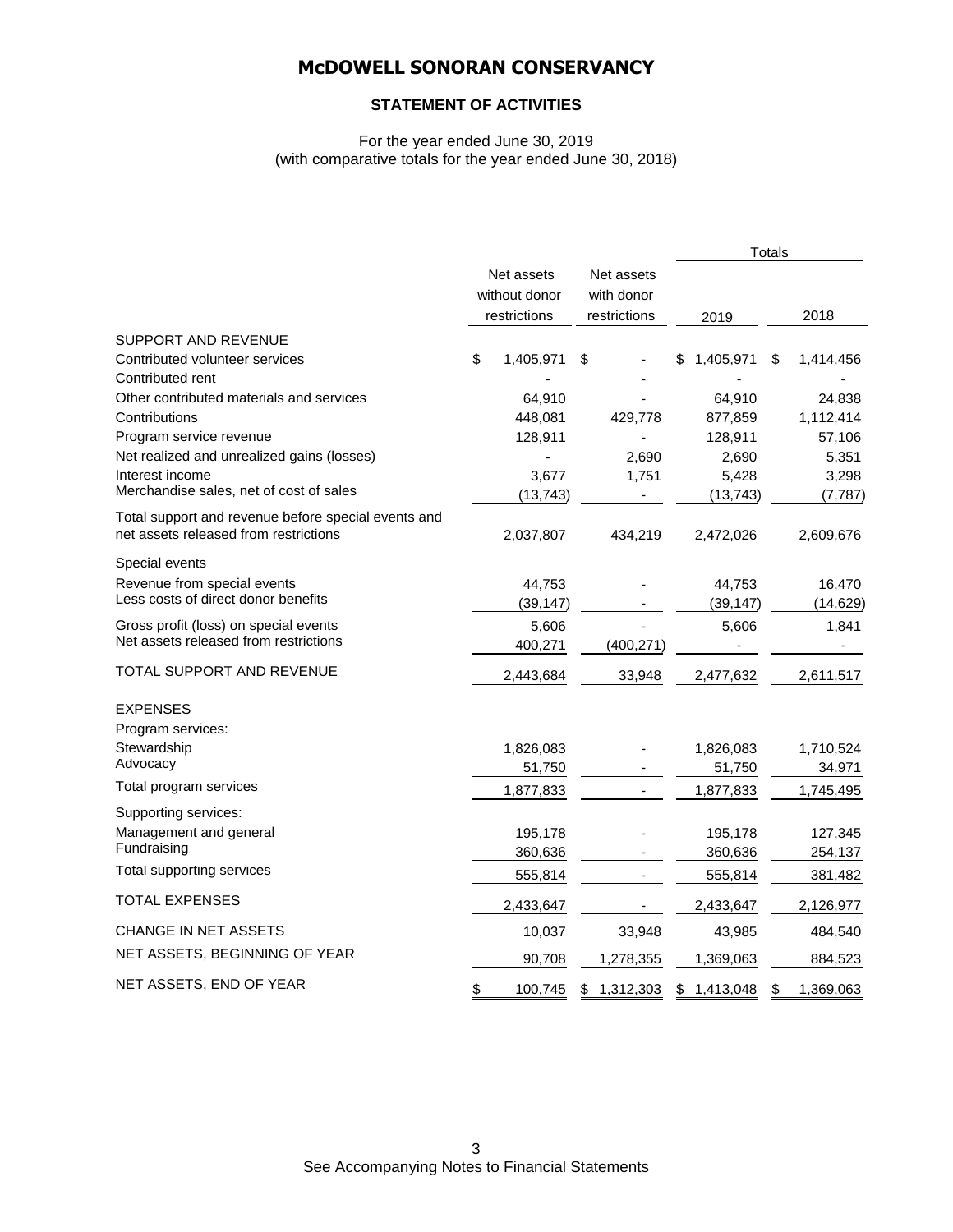### **STATEMENT OF FUNCTIONAL EXPENSE**

For the year ended June 30, 2019 (with comparative totals for the year ended June 30, 2018)

|                                      |                          |    |                                 |             |                                                                    |    | <b>Supporting Services</b> |    |            |                       |                 |
|--------------------------------------|--------------------------|----|---------------------------------|-------------|--------------------------------------------------------------------|----|----------------------------|----|------------|-----------------------|-----------------|
|                                      | Stewardship,             |    |                                 | Total       |                                                                    |    |                            |    | Total      | <b>Total Expenses</b> |                 |
|                                      | Science and<br>Education |    | Program<br>Advocacy<br>Services |             | Supporting<br>Management<br>and General<br>Services<br>Fundraising |    |                            |    | 2019       | 2018                  |                 |
| Salaries, payroll taxes and benefits | 269,399                  | \$ |                                 | 269,399     | \$<br>84,002                                                       | \$ | 199,759                    | S  | 283,761 \$ | 553,160 \$            | 395,801         |
| Employee search costs                |                          |    |                                 |             |                                                                    |    |                            |    |            |                       | \$              |
| Copier lease                         | 3,204                    |    |                                 | 3,204       | 981                                                                |    | 2,354                      |    | 3,335      | 6,539                 | 8,116           |
| Telephone and internet               | 18,849                   |    |                                 | 18,849      | 5,770                                                              |    | 13,848                     |    | 19,618     | 38,467                | 18,100          |
| Depreciation and amortization        | 11,016                   |    | ٠                               | 11,016      | 3,372                                                              |    | 8,094                      |    | 11,466     | 22,482                | 16,699          |
| Occupancy                            | 28,586                   |    | ٠                               | 28,586      | 8,751                                                              |    | 21,002                     |    | 29,753     | 58,339                | 57,303          |
| Supplies and materials               | 14,159                   |    | ٠                               | 14,159      | 13,200                                                             |    | 1,814                      |    | 15,014     | 29,173                | 7,818           |
| Fundraising                          |                          |    |                                 |             |                                                                    |    | 8,750                      |    | 8,750      | 8,750                 | 31,331          |
| <b>Program Services</b>              | 1,405,971                |    | 51,750                          | 1,457,721   |                                                                    |    |                            |    |            | 1,457,721             | 1,482,499       |
| Professional fees                    | 40,447                   |    |                                 | 40,447      | 23,870                                                             |    | 80,083                     |    | 103,953    | 144,400               | 41,595          |
| Dues, subs and meetings              | 2,018                    |    | ٠                               | 2,018       | 4,492                                                              |    | 1,482                      |    | 5,974      | 7,992                 | 5,347           |
| Insurance                            | 3,923                    |    | ٠                               | 3,923       | 1,201                                                              |    | 2,883                      |    | 4,084      | 8,007                 | 8,384           |
| Travel                               | 8,183                    |    |                                 | 8,183       | 2,505                                                              |    | 6,012                      |    | 8,517      | 16,700                | 10,299          |
| Bank, CC and payroll fees            |                          |    | $\overline{\phantom{0}}$        |             | 11,527                                                             |    |                            |    | 11,527     | 11,527                | 11,005          |
| Postage and printing                 | 15,754                   |    |                                 | 15,754      | 9,419                                                              |    | 4,755                      |    | 14,174     | 29,928                | 2,627           |
| Bad debt                             |                          |    |                                 |             | 22,285                                                             |    |                            |    | 22,285     | 22,285                | 8,200           |
| Other expense                        | 4,574                    |    |                                 | 4,574       | 3,803                                                              |    | 9,800                      |    | 13,603     | 18,177                | 21,853          |
|                                      | \$<br>1,826,083          | \$ | 51,750                          | \$1,877,833 | \$<br>195,178                                                      | \$ | 360,636                    | \$ | 555,814    | \$<br>2,433,647       | \$<br>2,126,977 |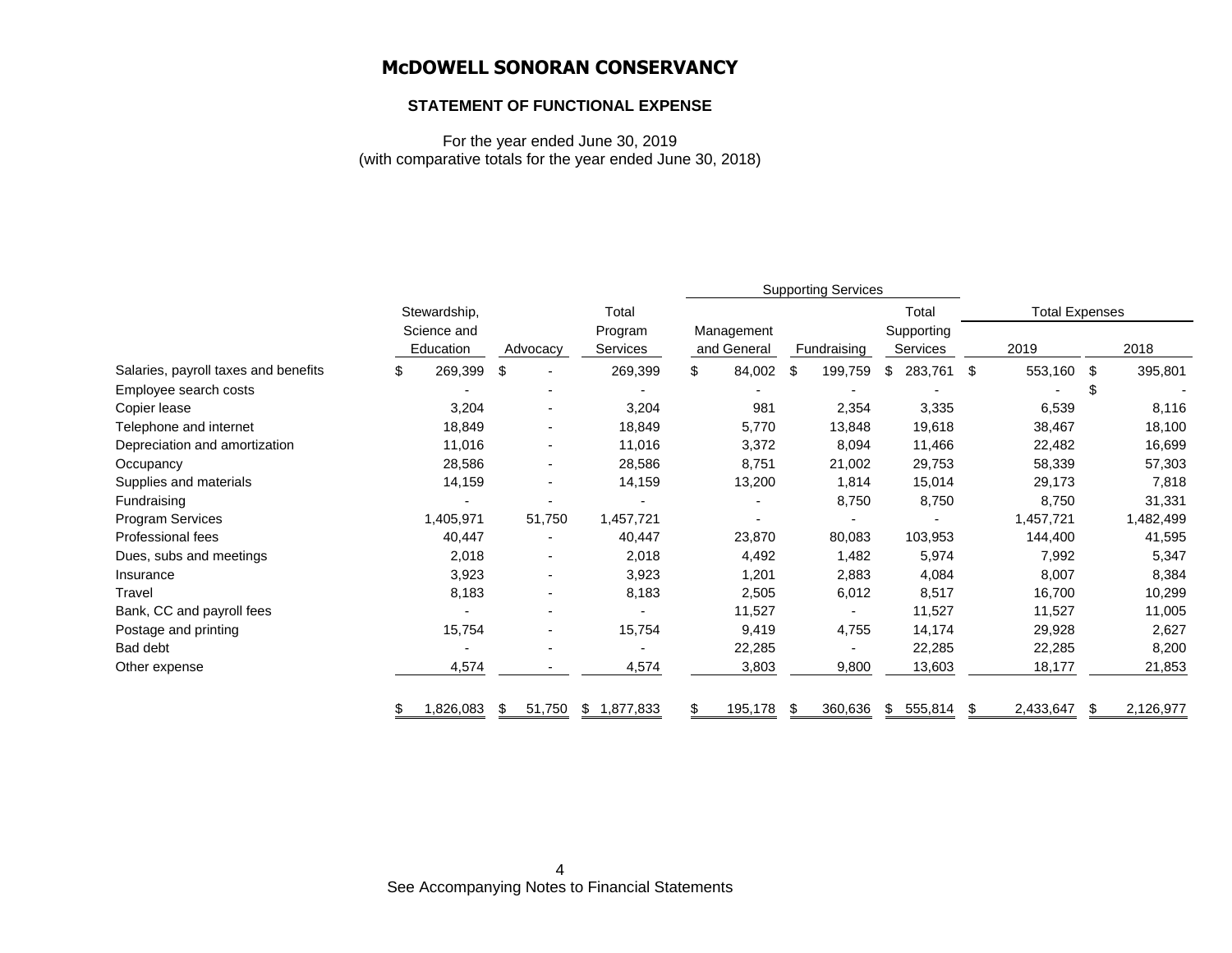### NOTES TO FINANCIAL STATEMENTS

#### For the year ended June 30, 2019 (with comparative totals for the year ended June 30, 2018)

|                                                          |           | 2019       |               | 2018      |
|----------------------------------------------------------|-----------|------------|---------------|-----------|
| CASH FLOWS FROM OPERATING ACTIVITIES                     |           |            |               |           |
| Change in net assets                                     | \$        | 43,985     | \$            | 484,540   |
| Adjustment to reconcile change in net assets to net cash |           |            |               |           |
| provided by operating activities:                        |           |            |               |           |
| Contribution of intangible asset                         |           | (24, 201)  |               |           |
| Depreciation and amortization                            |           | 22,482     |               | 16,699    |
| Net realized and unrealized (gain)/loss on investments   |           | (2,690)    |               | (5, 351)  |
| Loss on disposal of property and equipment               |           |            |               | 365       |
| Changes in operating assets and liabilities:             |           |            |               |           |
| Decrease (increase) in:                                  |           |            |               |           |
| Accounts receivable                                      |           |            |               |           |
| Contributions receivable                                 |           | (115, 464) |               | (95, 550) |
| Inventory                                                |           | (6,049)    |               | 3,950     |
| Prepaid expenses                                         |           | (9,400)    |               | 1,745     |
| Other assets                                             |           | 2,540      |               |           |
| Increase (decrease) in:                                  |           |            |               |           |
| Accounts payable                                         |           | (23, 462)  |               | 25,640    |
| Accrued expenses                                         |           | 8,584      |               | 12,171    |
| Deferred rent                                            |           | (2, 246)   |               | (534)     |
| Net cash provided by (used in) operating activities      |           | (105, 921) |               | 443,675   |
| CASH FLOWS FROM INVESTING ACTIVITIES                     |           |            |               |           |
| Purchases of investments                                 |           | (389, 307) |               | (3,306)   |
| Proceeds from investments                                |           | 8,100      |               | 99,999    |
| Purchases of property and equipment                      |           |            |               | (11,005)  |
| Net cash provided by (used in) investing activities      |           | (381, 207) |               | 85,688    |
| <b>NET CHANGE IN CASH</b>                                |           | (487, 128) |               | 529,363   |
| CASH, BEGINNING OF YEAR                                  |           | 708,017    |               | 178,654   |
| CASH, END OF YEAR                                        | \$        | 220,889    | \$            | 708,017   |
| SUPPLEMENTAL DISCLOSURES:                                |           |            |               |           |
| Cash paid for interest                                   | <u>\$</u> |            | $\frac{3}{2}$ |           |
| Cash paid for income taxes                               | \$        |            | \$            |           |
| Non-cash financing activities:                           |           |            |               |           |
| Contribution of intangible asset                         | \$        | 24,201     | \$            |           |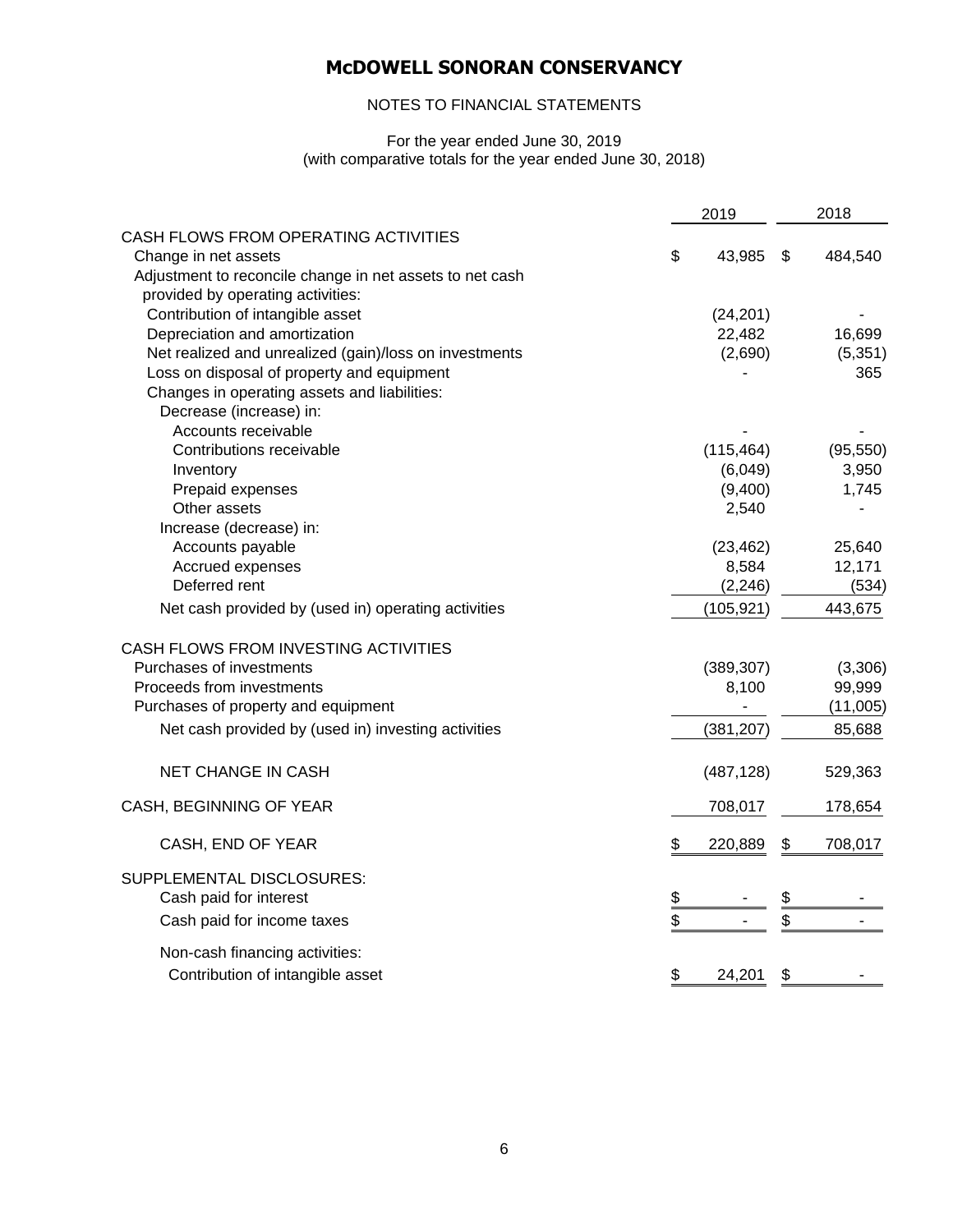### NOTES TO FINANCIAL STATEMENTS

For the year ended June 30, 2019 (with comparative totals for the year ended June 30, 2018)

#### **(1) Organization purpose and summary of significant accounting policies**

Organization purpose – McDowell Sonoran Conservancy (the "Conservancy") is an Arizona nonprofit corporation incorporated in January 1991 and is located in Scottsdale, Arizona. The Conservancy was previously known as the McDowell Sonoran Land Conservancy. The Conservancy changed its name to McDowell Sonoran Conservancy in May 2019. The Conservancy's mission is to preserve and advance natural open space through science, education and stewardship. As Stewards, the Conservancy connects the community to the Preserve through education, research, advocacy, partnerships and safe, respectful access.

Program services include:

Stewardship - The Conservancy equips a collective of volunteers with tools and structures to discover, learn, and ultimately teach. More than 650 volunteers provide their time and talent across a wide range of programs, donating more than 60,000 hours yearly valued at more than \$1.4 Million.

Science - The McDowell Sonoran Conservancy partners with scientists and actively involves volunteers in research as citizen scientists. The Conservancy uses research results to build best practices for long-term resource management and detect changes in plant and animal communities, provide educational opportunities for every age and contribute to the broader scientific knowledge of natural areas.

Education - The Conservancy focuses on providing information about the Sonoran Desert and the environment to recreationists, families, students, environmental enthusiasts and community leaders. Learning about the natural desert, its residents and its history enhance the enjoyment of visiting the desert and reveals the significance of this living treasure.

Advocacy – to take a written or spoken stance on matters that affect the acquisition and completion of the McDowell Sonoran Preserve, the Preserve's ecological integrity and appropriate public access and use.

The significant accounting policies followed by the Conservancy are as follows:

*Basis of presentation* - The financial statement presentation reports information regarding the Conservancy's financial position and activities according to two classes of net assets:

#### *Net assets without donor restrictions*

Amounts that are not subject to usage restrictions based on donor-imposed requirements. This class also includes assets previously restricted where restrictions have expired or been met.

#### *Net assets with donor restrictions*

Assets subject to usage limitations based on donor imposed or grantor restrictions. These restrictions may be temporary or may be based on a particular use. Restrictions may be met by the passage of time or by actions of the Conservancy. Certain restrictions may need to be maintained in perpetuity. At both June 30, 2019 and 2018, the Conservancy had a total of \$592,159 that is required to be maintained in perpetuity.

*Use of estimates* - The preparation of financial statements in conformity with U.S. generally accepted accounting principles requires management to make estimates and assumptions that affect the reported amounts of assets and liabilities and disclosure of contingent assets and liabilities at the date of the financial statements and reported amounts of revenues and expenses during the reporting period. Due to their prospective nature, actual results could differ from those estimates.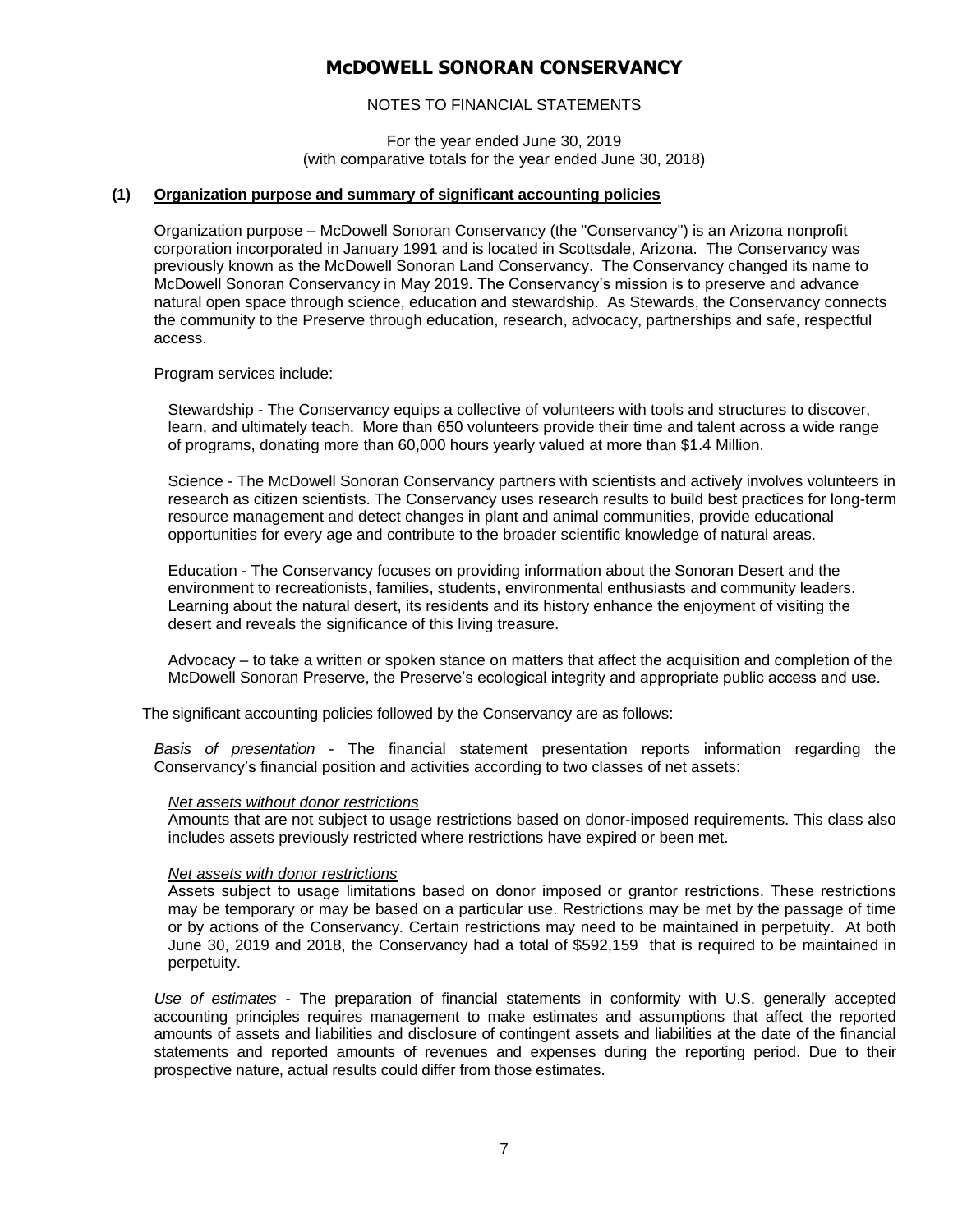### NOTES TO FINANCIAL STATEMENTS

For the year ended June 30, 2019 (with comparative totals for the year ended June 30, 2018)

#### **(1) Organization purpose and summary of significant accounting policies - continued**

*Prior period summarized information* - The financial statements include certain prior year summarized comparative information in total, but not by net asset class. Such information does not include sufficient detail to constitute a presentation in conformity with U.S. generally accepted accounting principles. Accordingly, such information should be read in conjunction with the financial statements for the year ended June 30, 2018, from which the summarized information was derived.

*Cash* - Cash includes cash and, at times, cash equivalents consisting of highly liquid financial instruments purchased with original maturities of three months or less. Deposits at financial institutions are insured in limited amounts by the Federal Deposit Insurance Corporation (FDIC). The Organization maintains cash balances at financial institutions which may, at times, exceed the amount insured by the Federal Deposit Insurance Corporation (FDIC), and therefore, the Organization is at risk of loss of these funds should the financial institution become insolvent.

*Accounts receivable* – Accounts receivable consist of program service fees and exchange transaction revenue due within one year. The Conservancy, at times, grants credit without collateral to its funders. Management provides for probable uncollectible amounts through a charge to earnings and a credit to a valuation allowance based on its assessment of the current status of individual balances. Balances that are still outstanding after management has used reasonable collection efforts are written off through a charge to the valuation allowance and a credit to accounts receivable. Although the Conservancy does not require collateral on its accounts receivable, credit risk with respect to accounts receivable is limited due to the fact that accounts receivable are not significant in amount at June 30, 2019 and 2018.

*Contributions receivable* - Unconditional promises to give (contributions receivable) are recognized as revenues in the period the promise is received and as assets, decreases of liabilities, or expenses depending on the form of the benefits received. Conditional promises to give are recognized only when the conditions on which they depend are substantially met. Unconditional promises to give that are to be collected within one year are recorded at net realizable value. Unconditional promises to give that are expected to be collected in future years are recorded at the present value of their estimated future cash flows. The discounts on those amounts are computed using rates applicable to the years in which the promises are received. At June 30, 2019, the discount rate on long term contributions receivable was approximately 2% for contributions receivable in future years. Management provides for probable uncollectible amounts through a charge to earnings and a credit to a valuation allowance based on their assessment of the current status of individual accounts. Balances that are still outstanding after management has used reasonable collection efforts are written off through a charge to the valuation allowance and a credit to receivables. At June 30, 2019 and June 30, 2018 management has provided for an allowance for doubtful accounts of \$30,485 and \$8,200, respectively.

*Inventory* – Inventories consists of items held for sale (primarily books, clothing, posters and other small items) and are recorded at cost on a first-in first-out basis.

*Property and equipment and related depreciation* - Purchased property and equipment is valued at cost and donated property and equipment is recorded at fair value at the date of the gift to the Conservancy. Maintenance and repairs are charged to operations when incurred. Betterments and renewals in excess of \$3,000 are capitalized. When property and equipment is sold or otherwise disposed of, the asset account and related accumulated depreciation account are relieved, and any gain or loss is included in operations. Depreciation of property and equipment is computed on a straight-line basis over the following estimated useful lives:

Furniture, fixtures and equipment 3 to 7 years Leasehold improvements **10** years 10 years 10 years 10 years 10 years 10 years 10 years 10 years 10 years 10 years 10 years 10 years 10 years 10 years 10 years 10 years 10 years 10 years 10 years 10 years 10 years 10 years website 3 years (2012) 3 years (2012) 3 years (2012) 3 years (2012) 3 years (30) 3 years (30) 3 years (30) 3 years (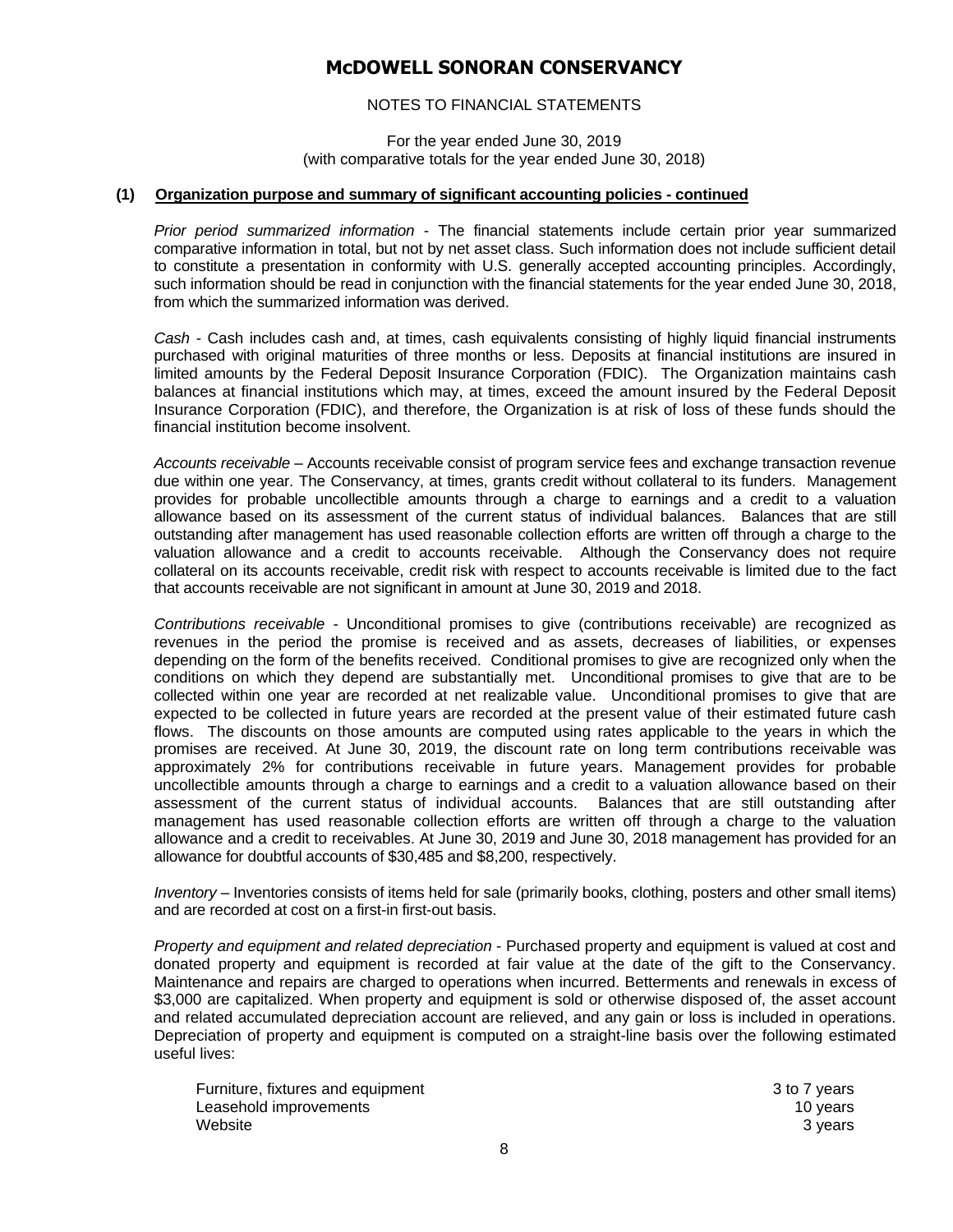### NOTES TO FINANCIAL STATEMENTS

For the year ended June 30, 2019 (with comparative totals for the year ended June 30, 2018)

#### **(1) Organization purpose and summary of significant accounting policies - continued**

Donations of property and equipment are recorded as contributions at their estimated fair value at the date of the donation. Such donations are reported as increases in unrestricted net assets unless the donor has restricted the donated asset for a specific purpose. Assets donated with explicit restrictions regarding their use and contributions of cash that must be used to acquire property and equipment are reported as restricted contributions absent donor stipulations regarding how long those donated assets must be maintained. The Conservancy reports expirations of donor restrictions when the donated or acquired assets are placed in service as instructed by the donor. The Conservancy reclassifies net assets with donor restrictions to net assets without donor restrictions at that time.

*Land held for conservation* – Land held for conservation consists of certain undeveloped desert land located in the City of Scottsdale, AZ and held for the purpose of conservation. The land was donated to the Conservancy and is recorded at the fair value of the land at the date of gift. The land is donor restricted to be maintained in perpetuity and is included in the Conservancy's endowment at June 30, 2019 and 2018.

*Intangible assets* – Intangible assets are valued at cost or, if donated, at fair value at the date of the gift to the Conservancy. Intangible assets consist of a logo that was designed for the Conservancy during 2019 and is recorded at the estimated fair value of \$24,201 for the design and other services donated to the Conservancy. The logo is amortized on a straight-line basis over its estimated useful life of 10 years. Accumulated amortization is \$2,420 for the year ended June 30, 2019. Amortization expense for the year ended June 30, 2019, is \$2,420 and is included in depreciation and amortization expense on the accompanying statement of functional expenses. Estimated annual amortization expense for the years ended June 30, 2020 to 2029 is \$2,420.

*Impairment of long-lived assets* – The Conservancy accounts for long-lived assets in accordance with the provisions of *Accounting for the Impairment of Long-Lived Assets.* This accounting standard requires that long-lived assets be reviewed for impairment whenever events or changes in circumstances indicate that the carrying amount of an asset may not be recoverable. Recoverability of assets to be held and used is measured by a comparison of the carrying amount of an asset to future cash flows to be expected to be generated by the asset. If such assets are considered to be impaired, the impairment to be recognized is measured by the amount by which the carrying value of the assets exceeds the fair value of the assets. Assets to be disposed of are reported at the lower of the carrying amount or fair value less costs to sell. Management believes that no long-lived assets have any impairment of value.

*Revenue recognition* - The Conservancy recognizes program services revenue as services are rendered. Funding sources may, at their discretion, request reimbursement for expenses or return of funds, or both, as a result of noncompliance by the Conservancy with terms of the grant or contract. Merchandise sales are recognized as earned when goods are sold. Merchandise sales of \$12,384 and \$11,841 are presented net of cost of sales of \$26,127 and \$19,628, for the years ended June 30, 2019 and June 30, 2018, respectively.

*Contributions –* Contributions received are recorded as support with donor restrictions or without donor restrictions depending on the existence and/or nature of any donor restrictions. All donor-restricted support is reported as an increase in net assets with donor restrictions or without donor restrictions depending on the nature of the restriction. When a restriction expires (that is, when a stipulated time restriction ends or purpose restriction is accomplished), net assets with donor restrictions are reclassified to net assets without donor restrictions and reported in the statement of activities as net assets released from restrictions.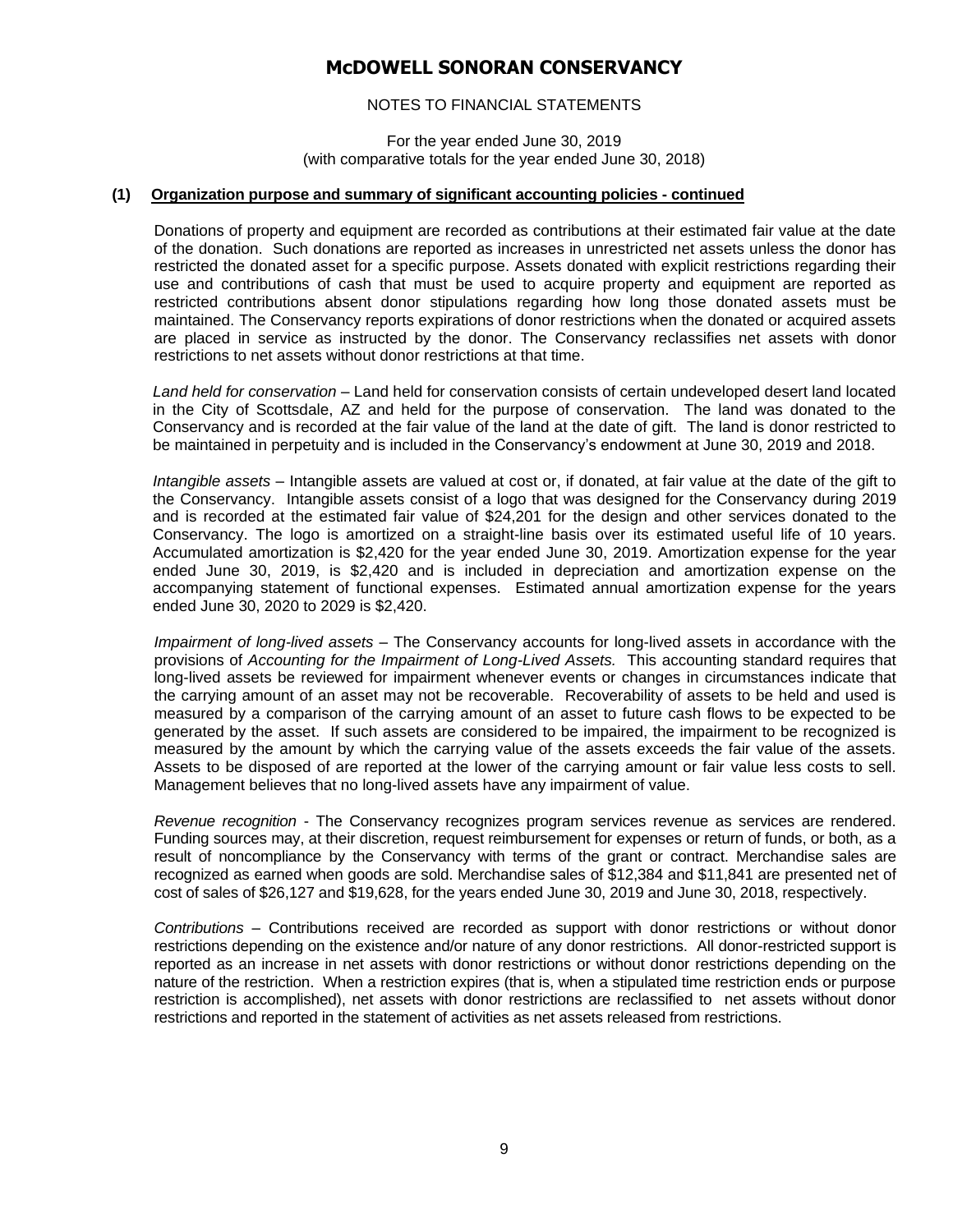### NOTES TO FINANCIAL STATEMENTS

For the year ended June 30, 2019 (with comparative totals for the year ended June 30, 2018)

#### **(1) Organization purpose and summary of significant accounting policies - continued**

*Donated materials and services* - Donated materials and professional services are recorded at their estimated values if they enhance the Conservancy's nonfinancial assets or require specialized skills that the Conservancy would normally purchase, if not provided by donation. The Conservancy recognized approximately \$1,405,971 and \$1,414,456 (54% and 74% of total revenue) of time that was contributed during the years ended June 30, 2019 and 2018, respectively, by the Conservancy's Stewards and others whose services met the recognition criteria. Other volunteers donate a significant amount of time to the Conservancy's program services. No amounts have been reflected in the financial statements for these other volunteer services, since they did not meet the recognition requirements under generally accepted accounting standards.

*Special events revenue* - The Conservancy conducts special events in which a portion of the gross proceeds paid by the participant represents payment for the direct cost of the benefits received by the participant at the event. Unless a verifiable, objective means exists to demonstrate otherwise, the fair value of meals and entertainment provided at special events is measured at the actual cost to the Conservancy. The direct costs of the special events, which ultimately benefit the donor rather than the Conservancy, are recorded as costs of direct donor benefits in the accompanying statement of activities.

*Functional allocation of expenses* - The costs of providing programs and other activities have been presented on a functional basis in the statements of activities and functional expenses. Directly identifiable expenses are charged to programs and supporting services. Certain costs have been allocated among the program and supporting services benefited based on management's estimate of time and/or resources devoted to each activity.

*Income tax status* – The Conservancy is organized as an Arizona non-profit corporation and has been recognized by the Internal Revenue Service (IRS) as exempt from federal income taxes under Section 501(a) of the Internal Revenue Code as an organization described in Section 501(c)(3) and has been determined not to be a private foundation under Sections 509(a)(1) and 170(b)(1)(A)(vi). Accordingly, contributions to the Conservancy qualify for the charitable contribution deduction under Section 170. The Conservancy is annually required to file a Return of Organization Exempt from Income Tax (Form 990) with the IRS. In addition, the Conservancy is generally subject to income tax on net income that is derived from business activities that are unrelated to its exempt purpose. Management has determined the Conservancy has no taxable unrelated business income related to the Conservancy's activities and it has not filed the Exempt Organization Business Income Tax Return (IRS Form 990-T), or its Arizona equivalent, Form 99-T. The tax years ended June 30, 2016, 2017, and 2018 are still open to audit for both federal and state purposes. Management believes that it has appropriate support for any income tax positions taken, and, as such, does not have any uncertain tax positions that are material to the financial statements. The Conservancy would recognize future accrued interest and penalties related to unrecognized tax benefits and liabilities in income tax expense if such interest and penalties are incurred.

*Subsequent events -* The Conservancy evaluated subsequent events after the statement of financial position date of June 30, 2019 through March 20, 2020 which was the date the Conservancy's financial statements were available to be issued. Other than those described below, no conditions were noted that did not exist as of June 30, 2019, but arose subsequent to that date.

 Due to a decline in market value of securities, related to the COVID-19 pandemic, the fair value of investments as of March 20, 2020, decreased approximately 4% from the fair value at June 30, 2019.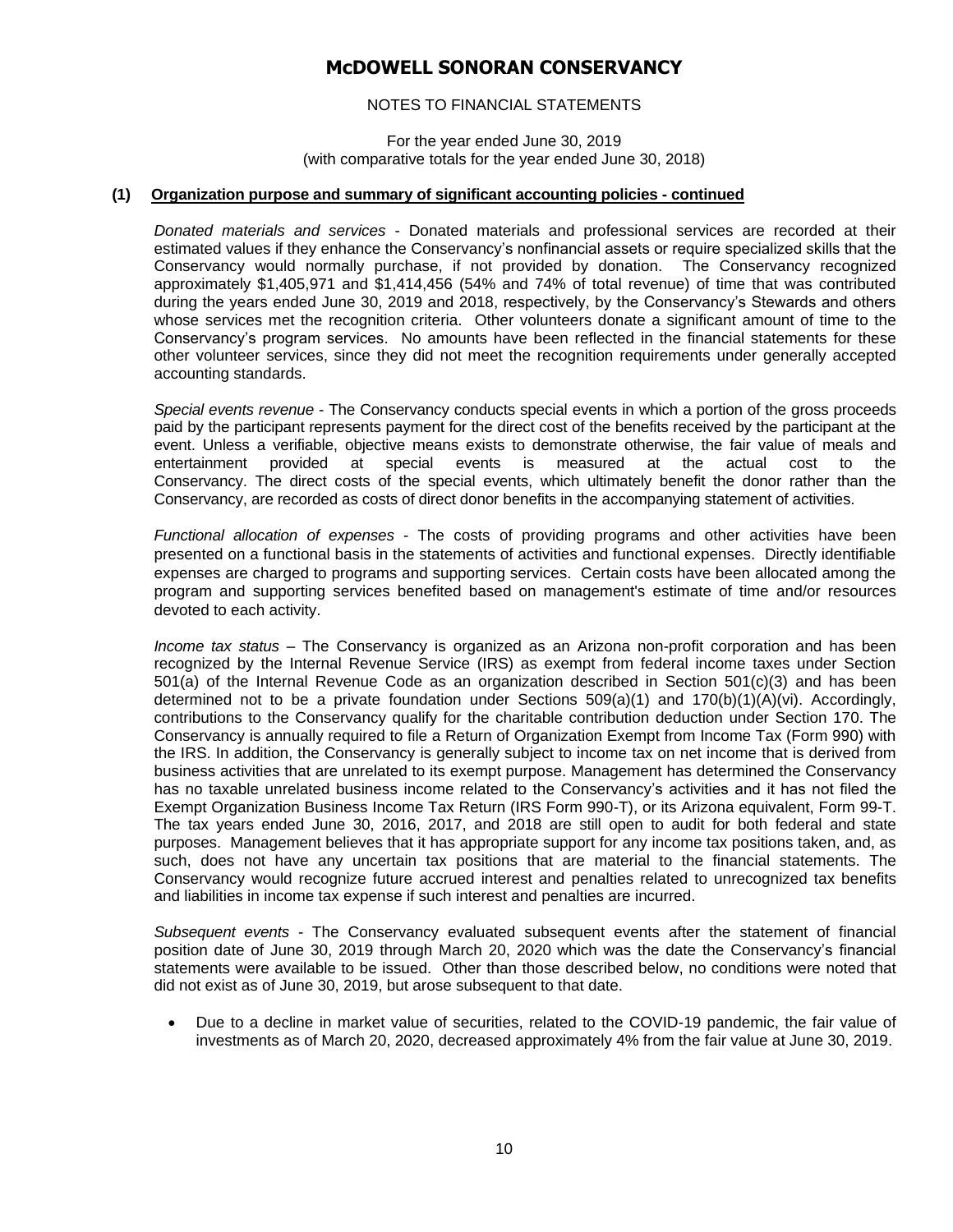### NOTES TO FINANCIAL STATEMENTS

For the year ended June 30, 2019 (with comparative totals for the year ended June 30, 2018)

#### **(2) Adoption of accounting pronouncement**

In August 2016, the Financial Accounting Standards Board (FASB) issued Accounting Standards Update (ASU) No. 2016-14, Not-for-Profit Entities (Topic 958): Presentation of Financial Statements of Not-for-Profit Entities. ASU 2016-14 requires significant changes to the financial reporting model of organizations who follow the not-for-profit reporting model. The changes include reducing the classes of net assets from three classes to two – net assets with donor restrictions and net assets without donor restrictions. Unrestricted net assets, as reported in prior financial statements, are reported as net assets without donor restrictions. Temporarily restricted net assets and permanently restricted net assets, as reported in prior financial statements, are reported as net assets with donor restrictions. The ASU also requires changes in the way certain information is aggregated and reported by the Conservancy, including required disclosures about liquidity and availability of resources and increased disclosures on functional expenses and endowments. The new standard is effective for the Conservancy's year ending June 30, 2019 and thereafter and must be applied on a retrospective basis. The Conservancy adopted the ASU effective July 1, 2018 and applied the provisions of the standard retroactively at and for the year ended June 30, 2018. Adoption of the ASU did not result in any reclassifications or restatements to total net assets or changes in net assets.

#### **(3) Liquidity and availability of financial assets**

The Conservancy regularly monitors liquidity required to meet its operating needs and other contractual commitments. The Conservancy has various sources of liquidity at its disposal, including cash, investments and contributions receivable, and structures its financial assets to be available to meet general expenditures, liabilities and other obligations as they come due. The Conservancy manages its liquid resources by investing excess cash in marketable securities and interest bearing bank accounts. In addition to financial assets available to meet general expenditures over the next 12 months, the Conservancy prepares and strives to operate within an annual budget.

Financial assets available to meet general expenditures within one year:

|     |                                                         | 2019          |                 | 2018           |
|-----|---------------------------------------------------------|---------------|-----------------|----------------|
|     | Cash & equivalents                                      | \$            | 220,889         | \$<br>708,017  |
|     | Contributions receivable due in the next 12 months      |               | 69,539          | 116,428        |
|     | Marketable securities                                   |               | 532,240         | 148,343        |
|     |                                                         |               | 822,668         | 972,788        |
|     | Marketable securites restricted to endowment            |               | (233, 381)      | (247, 222)     |
|     | Donor imposed purpose restrictions                      |               | (440,544)       | (508, 219)     |
|     | Donor imposed time restrictions in next 12 months       |               | <u>(69,539)</u> | (116, 428)     |
|     | Financial assets available to meet general expenditures |               |                 |                |
|     | within one year                                         |               | 79,204          | <u>100,919</u> |
| (4) | <b>Contributions receivable</b>                         |               |                 |                |
|     | Contributions receivable consist of:                    | 2019          |                 | 2018           |
|     | Contributions due in less than 1 year                   | \$<br>100,024 |                 | \$<br>124,628  |
|     | Contributions due in 1 to 5 years                       | 204,827       |                 | 25,001         |
|     | Gross contributions receivable                          | 304,851       |                 | 149,629        |
|     | Allowance                                               | (30, 485)     |                 | (8,200)        |
|     | Discount                                                | (19,488)      |                 | (2,015)        |
|     | Total contributions receivable, net                     | \$<br>254,878 |                 | \$<br>139,414  |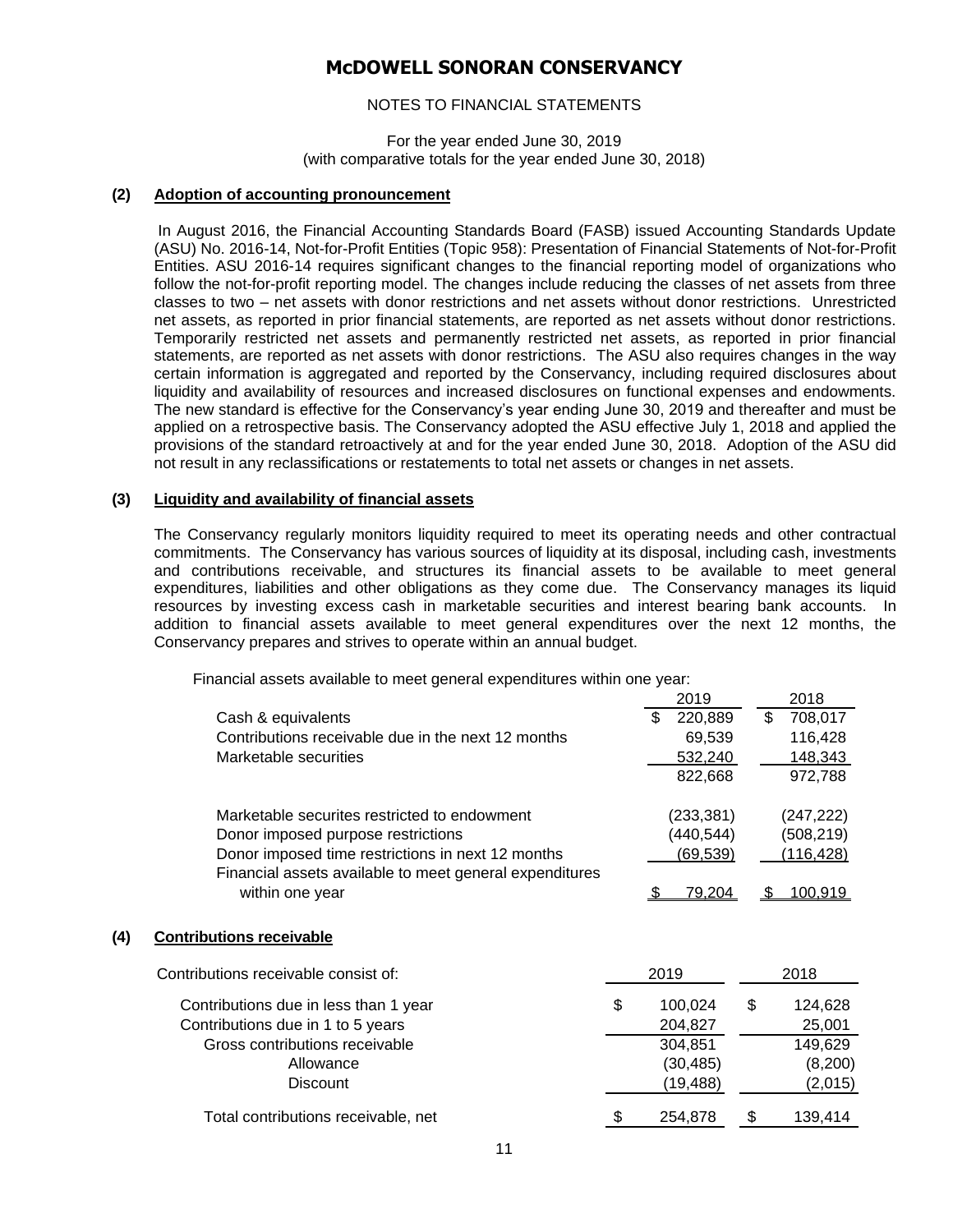### NOTES TO FINANCIAL STATEMENTS

For the year ended June 30, 2019 (with comparative totals for the year ended June 30, 2018)

#### **(5) Investments and fair value measurements**

The Conservancy reports its investments in equity securities that have readily determinable fair values, and all investments in debt securities, at fair value. The fair values of investments are based on quoted market prices. Investments are exposed to various risks, such as interest rate, market, and credit risks. At June 30, 2019 and 2018, endowment investments are held in a pooled endowment fund at a local community foundation. Investments consist of donations, restricted in perpetuity, made to the fund and the related unexpended net investment income (loss). Also see Note 9 "Endowment". At June 30, 2019 and 2018, the strategic reserve fund investments are held in a pooled investment fund at a local community foundation.

During August 2017, the Board approved a short-term borrowing in the amount of \$100,000 from the endowment investments to fund operations. The amount was repaid and reinvested in the endowment investment fund in August 2018.

| Investments consist of:        | 2019    |  |         |
|--------------------------------|---------|--|---------|
| Perpetual restricted endowment | 208.659 |  | 108.659 |
| Purpose restricted endowment   | 24.722  |  | 38,563  |
| Strategic reserve fund         | 298,859 |  | 1.121   |
|                                | 532.240 |  | 148.343 |

The Conservancy has adopted authoritative guidance related to *accounting for fair values of investments*. This standard defines fair value, establishes a framework for measuring fair value, and expands disclosure requirements. This standard defines fair value as the price that would be received to sell an asset or paid to transfer a liability (an "exit price") on the measurement date in the principal or most advantageous market for the asset or liability in an orderly transaction between market participants (with no compulsion to buy or sell). Based on the standard *accounting for fair values of investments,* the Conservancy has set up a valuation framework that provides a fair value hierarchy that prioritizes the inputs to valuation techniques used to measure fair value. The hierarchy gives the highest priority to unadjusted quoted prices in active markets for identical assets or liabilities (Level 1 measurements) and the lowest priority to unobservable inputs (Level 3 measurements). The three levels of the fair value hierarchy are as follows:

*Level 1* Inputs to the valuation methodology are unadjusted quoted prices in active markets for identical assets or liabilities.

*Level 2* Inputs to the valuation methodology include:

- Quoted prices for similar assets or liabilities in active markets;
- Quoted prices for identical or similar assets or liabilities in inactive markets;
- Inputs other than quoted prices that are observable for the asset or liability (i.e., interest rates, yield curves, etc.);
- Inputs that are derived principally from or corroborated by observable market data by correlation or other means.

If the asset or liability has a specified (contractual) term, the Level 2 input must be observable for substantially the full term of the asset or liability.

*Level 3* Inputs to the valuation methodology are unobservable and significant to the fair value measurement.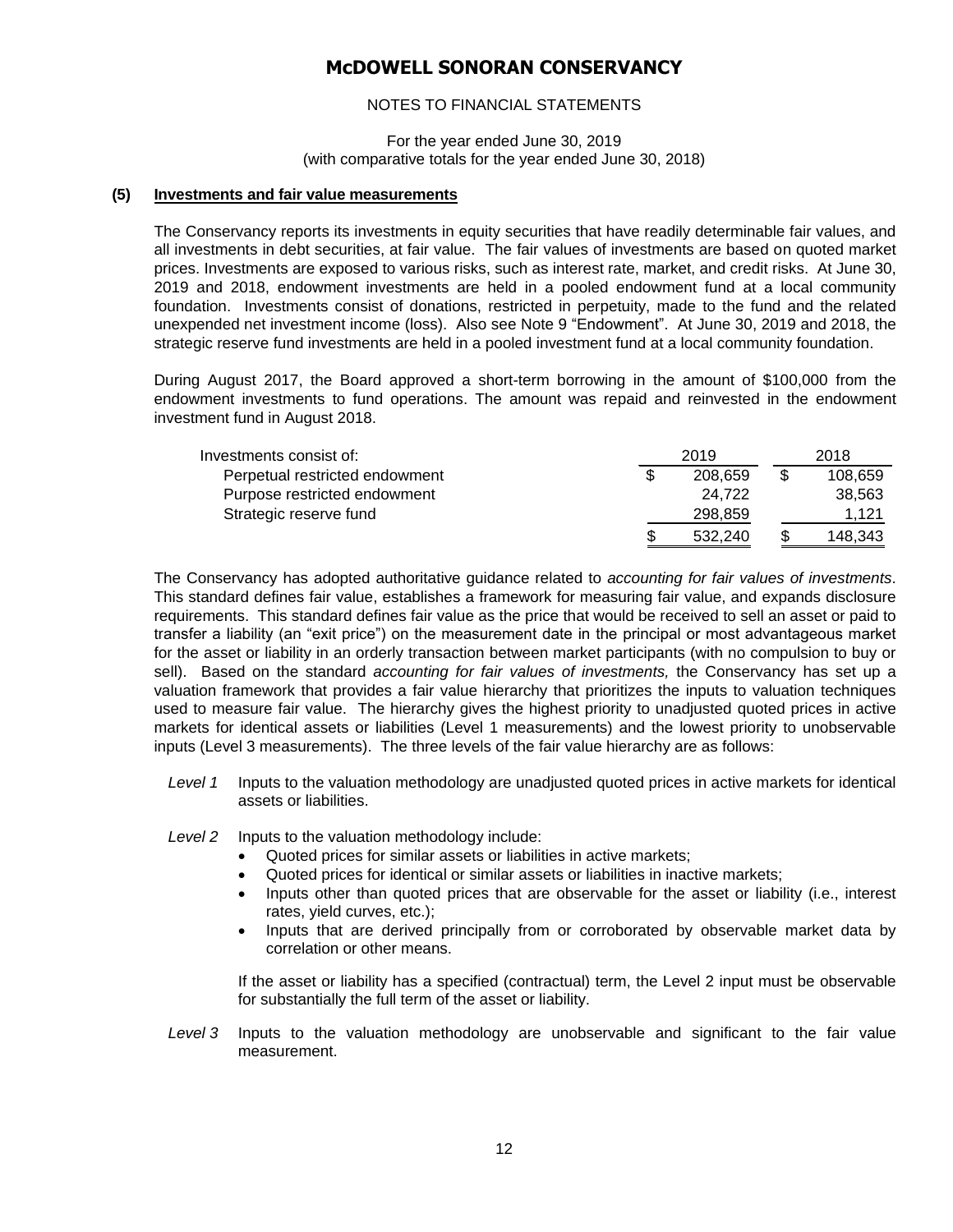### NOTES TO FINANCIAL STATEMENTS

For the year ended June 30, 2019 (with comparative totals for the year ended June 30, 2018)

#### **(5) Investments and fair value measurements (continued)**

Fair values of assets at June 30, 2019, are measured as follows:

|                                                |    | Level 1 |     | Level 2 | Total   |
|------------------------------------------------|----|---------|-----|---------|---------|
| Marketable domestic fixed income mutual funds  | S  | 61,208  | \$. |         | 61,208  |
| Marketable domestic equity mutual funds        |    | 133,060 |     |         | 133,060 |
| Marketable international equity mutual funds   |    | 105,384 |     |         | 105,384 |
| Marketable diversified strategies mutual funds |    | 113,367 |     |         | 113,367 |
| Closely held fixed income securities           |    |         |     | 71.852  | 71,852  |
| Closely held equity securities                 |    |         |     | 42,579  | 42,579  |
| Other                                          |    | 4.790   |     |         | 4.790   |
| Total                                          | \$ | 417.809 |     | 114.431 | 532,240 |

Fair values of assets at June 30, 2018, are measured as follows:

|                                                |   | Level 1 | Level 2 |   | Total   |
|------------------------------------------------|---|---------|---------|---|---------|
| Marketable domestic fixed income mutual funds  | S | 26,702  | ٠       | S | 26,702  |
| Marketable domestic equity mutual funds        |   | 38,866  |         |   | 38,866  |
| Marketable international equity mutual funds   |   | 30,262  |         |   | 30,262  |
| Marketable diversified strategies mutual funds |   | 29,372  |         |   | 29,372  |
| Closely held fixed income securities           |   |         | 10.829  |   | 10,829  |
| Closely held equity securities                 |   |         | 11,422  |   | 11,422  |
| Other                                          |   | 890     |         |   | 890     |
| Total                                          |   | 126,092 | 22.251  |   | 148,343 |

For assets and liabilities measured at fair value on a recurring basis, the fair value hierarchy requires the use of observable market data when available. In instances where inputs used to measure fair value fall into different levels of the fair value hierarchy, the fair value measurement has been determined based upon the lowest level input that is significant to the fair value measurement in its entirety.

Due to a decline in market value of securities, related to the COVID-19 pandemic, the fair value of investments as of March 20, 2020, decreased approximately 4% from the fair value at June 30, 2019.

### **(6) Property and equipment**

| Property and equipment consist of: | 2019 |           |     | 2018           |  |  |
|------------------------------------|------|-----------|-----|----------------|--|--|
| Cost or donated value:             |      |           |     |                |  |  |
| Furniture, fixtures and equipment  | S    | 110.422   | \$. | 110.422        |  |  |
| Website                            |      | 59,392    |     | 59,392         |  |  |
| Total cost or donated value        |      | 169.814   |     | 169,814        |  |  |
| Accumulated depreciation           |      | (144,180) |     | (124, 118)     |  |  |
| Net property and equipment         |      | 25.634    |     | 4 <u>5,696</u> |  |  |

Depreciation expense charged to operations is \$20,062 and \$16,699 for the years ended June 30, 2019 and 2018, respectively. Amortization expense of \$2,420 related to intangible assets for the year ended June 30, 2019, is included in depreciation and amortization expense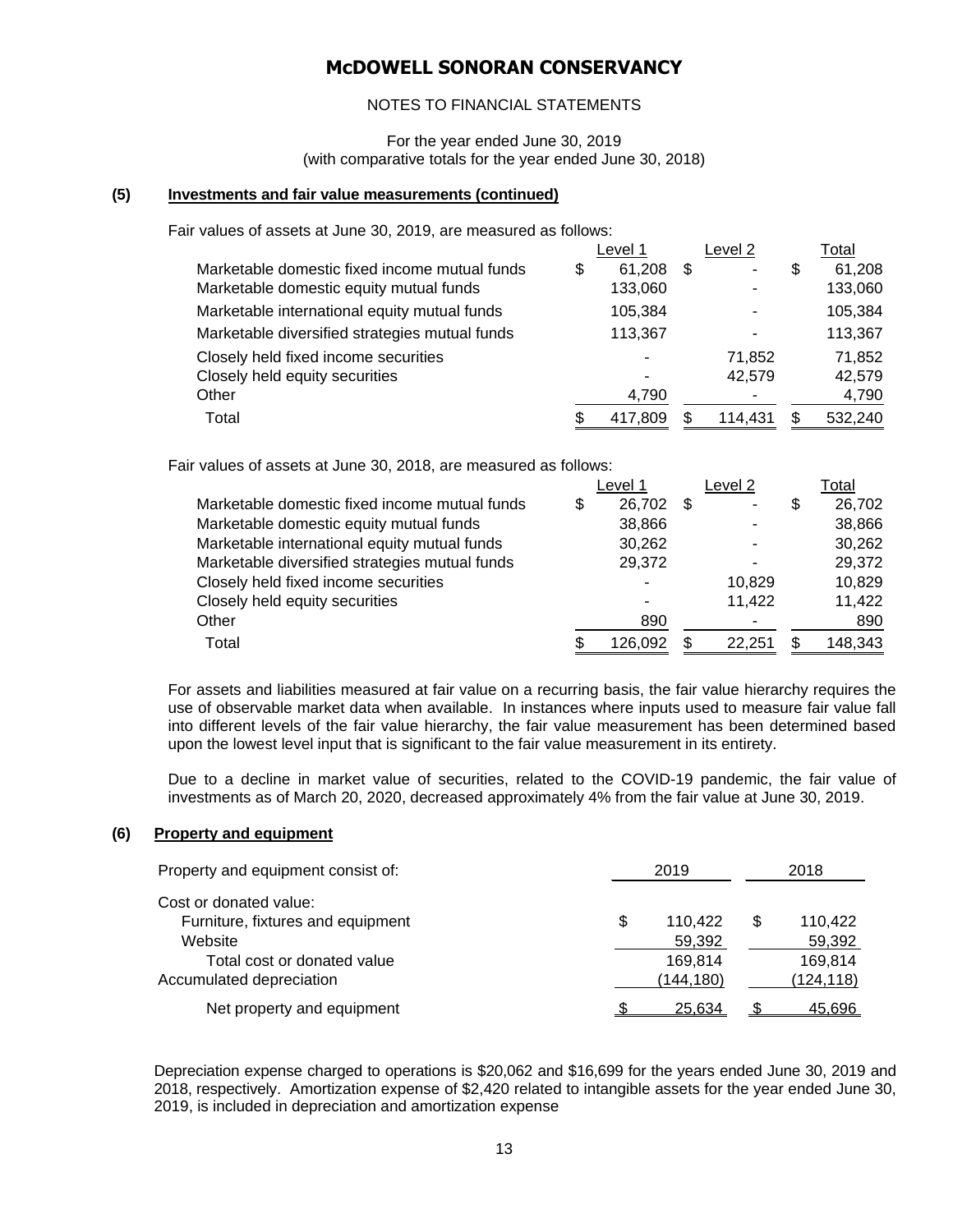### NOTES TO FINANCIAL STATEMENTS

#### For the year ended June 30, 2019 (with comparative totals for the year ended June 30, 2018)

#### **(7) Lease commitments**

The Conservancy also leases office space and office equipment under non-cancelable operating leases expiring in years through 2022. The rental expense related to these leases is recorded on a straight-line basis over the lease term. Total rental expense was \$49,586 and \$47,910 for the years ended June 30, 2019 and 2018, respectively. The operating leases have no provisions for renewal options, however, in the normal course of business, operating leases are generally renewed or replaced by other leases.

Minimum future lease payments under non-cancellable operating leases having remaining terms in excess of one year at June 30, 2019, are as follows:

| Years Ending June 30,               |   |         |
|-------------------------------------|---|---------|
| 2020                                | S | 49,721  |
| 2021                                |   | 51,087  |
| 2022                                |   | 25,962  |
| 2023                                |   |         |
| 2024                                |   |         |
| Thereafter                          |   |         |
| Total minimum future lease payments |   | 126,770 |

#### **(8) Net assets with donor restrictions**

Net assets with donor restrictions consist of the following:

|                                            |    | 2019      |    |           |
|--------------------------------------------|----|-----------|----|-----------|
| Purpose restrictions:                      |    |           |    |           |
| Field Institute (Parsons)                  | \$ | 294,500   | \$ | 459,500   |
| Research                                   |    | 19,644    |    | 36,296    |
| Marketing (Parsons)                        |    | 52,966    |    |           |
| Stewardship                                |    | 26,621    |    | 10,221    |
| Saguaro STEAM                              |    | 25,000    |    |           |
| Endowment earnings                         |    | 24,722    |    | 38,563    |
| <b>STEM</b>                                |    | 21,000    |    |           |
| PACE fund disabled & children education    |    | 813       |    | 2,202     |
| Time restrictions:                         |    |           |    |           |
| Contributions receivable                   |    | 254,878   |    | 139,414   |
| Perpetual restrictions:                    |    |           |    |           |
| Land held for conservation                 | \$ | 383,500   | \$ | 383,500   |
| Short term loan receivable from operations |    |           |    | 100,000   |
| Permanently restricted investments         |    | 208,659   |    | 108,659   |
| Total net assets with donor restrictions   | S  | 1,312,303 | \$ | 1,278,355 |

Land held for conservation is approximately 26% of total assets at both June 30, 2019 and 2018.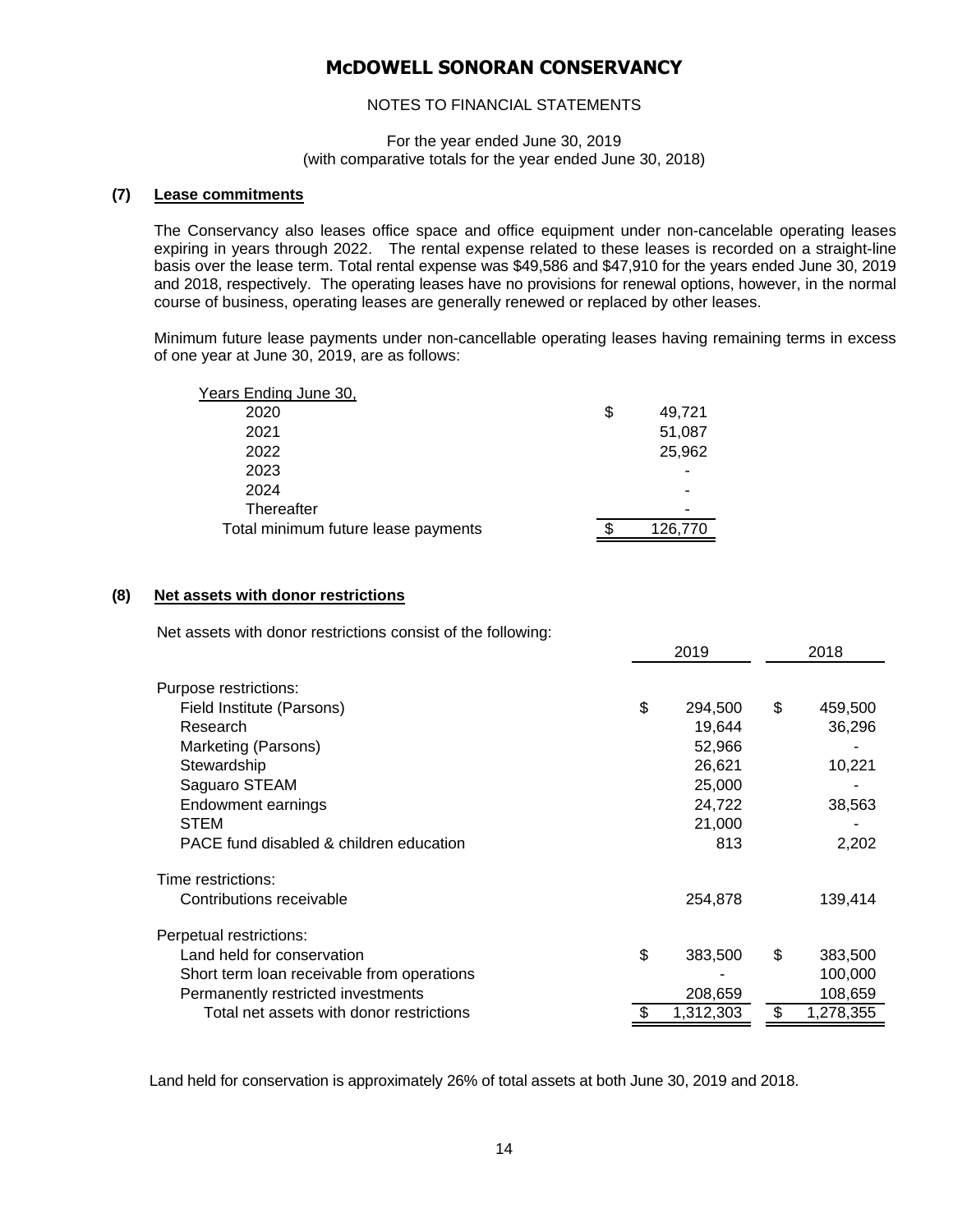#### NOTES TO FINANCIAL STATEMENTS

For the year ended June 30, 2019 (with comparative totals for the year ended June 30, 2018)

#### **(9) Endowment**

The Board of Directors of the Conservancy has adopted the Arizona Management of Charitable Funds Act of 2008 (AMCFA) (the Arizona version of the Uniform Prudent Management of Institutional Funds Act of 2006). The Board has interpreted as requiring the preservation of the fair value of the original donation as of the donation date of the donor-restricted endowment funds absent explicit donor stipulations to the contrary. As a result of this interpretation, the Conservancy classifies as net assets with perpetual restrictions (a) the original value of gifts donated to the permanent endowment, (b) the original value of subsequent gifts to the permanent endowment, and (c) accumulations to the permanent endowment made in accordance with the direction of the applicable donor gift instrument at the time the accumulation is added to the fund.

The remaining portion of the donor-restricted endowment fund that is not classified as net assets with perpetual restrictions is classified as net assets donor purpose restrictions until those amounts are appropriated for expenditure by the organization in a manner consistent with the standard of prudence prescribed by AMCFA.

In accordance with AMCFA, the Conservancy considers the following factors in making a determination to appropriate or accumulate donor-restricted endowment funds:

- (1) The duration and preservation of the fund
- (2) The purposes of the Conservancy and the donor-restricted endowment fund
- (3) General economic conditions
- (4) The possible effect of inflation and deflation
- (5) The expected total return from income and the appreciation of investments
- (6) Other resources of the Conservancy
- (7) The investment policies of the Conservancy

The Conservancy's endowments consist of land held for conservation, donations restricted in perpetuity and purpose restricted investment earnings. As required by generally accepted accounting principles, net assets associated with the endowment funds, including funds designated by the Board of Directors to function as endowments, are classified and reported based on the existence or absence of donor-imposed restrictions.

Changes in Endowment net assets for the year ended June 30, 2019 are as follows:

|                                                                                         | Without donor |   | Purpose    |          | Restricted in     |         |               |
|-----------------------------------------------------------------------------------------|---------------|---|------------|----------|-------------------|---------|---------------|
|                                                                                         | restrictions  |   | restricted |          | <u>perpetuity</u> |         | Total         |
| Land held for conservation, beginning of<br>year<br>Endowment investments, beginning of | \$            | ۰ | \$         |          | \$                | 383,500 | \$<br>383,500 |
| year                                                                                    |               |   |            | 38,563   |                   | 208,659 | 247,222       |
| Net realized & unrealized gains (losses)                                                |               |   |            | 2,690    |                   |         | 2,690         |
| Interest income                                                                         |               |   |            | 1,751    |                   |         | 1,751         |
| Contributions                                                                           |               |   |            |          |                   |         |               |
| Amounts appropriated for expenditure                                                    |               |   |            | (18,282) |                   |         | (18, 282)     |
| Total, end of year                                                                      |               |   |            | 24,722   | S                 | 592,159 | 616,881       |